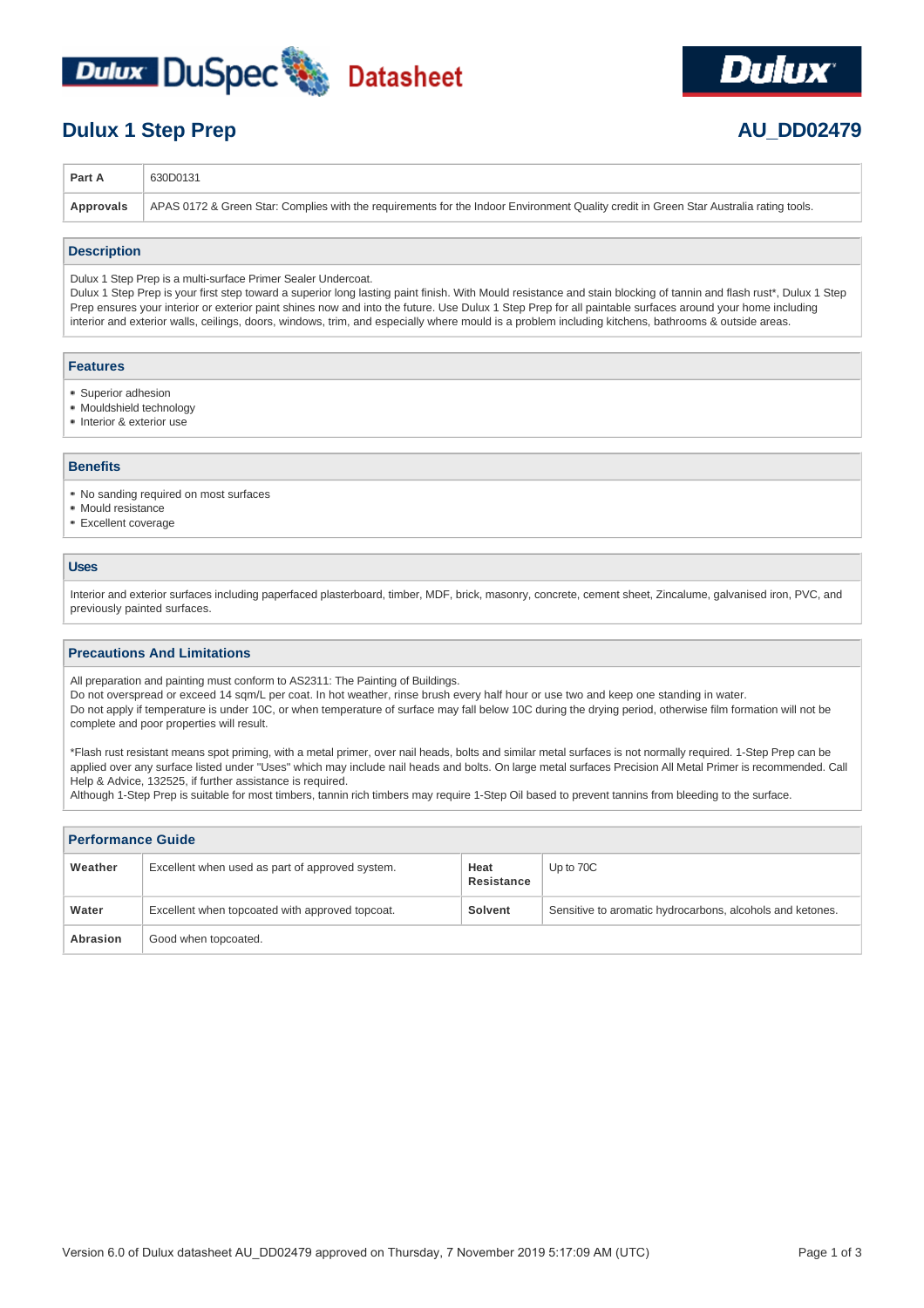



| <b>Typical Properties</b>                           |                                                                                                                                                                                                            |                                                 |                                                                                                                                                                                                                                                                                                                                                                                                                     |             |
|-----------------------------------------------------|------------------------------------------------------------------------------------------------------------------------------------------------------------------------------------------------------------|-------------------------------------------------|---------------------------------------------------------------------------------------------------------------------------------------------------------------------------------------------------------------------------------------------------------------------------------------------------------------------------------------------------------------------------------------------------------------------|-------------|
| <b>Gloss</b><br>Level                               | Low Sheen                                                                                                                                                                                                  | <b>Thinner</b>                                  | Water                                                                                                                                                                                                                                                                                                                                                                                                               |             |
| Colour                                              | White, may be tinted up to 28mL (1Y) per litre.                                                                                                                                                            | <b>Components</b>                               | $\mathbf{1}$                                                                                                                                                                                                                                                                                                                                                                                                        |             |
| V.O.C.<br>Level                                     | <31 g/L inclusive of Dulux Low VOC tinter                                                                                                                                                                  | <b>Meets GBCA</b><br><b>VOC</b><br>Requirement? | Yes.<br>Total Volatile Organic Content (TVOC) values are<br>calculated in accordance to the stated methodology within<br>Green Star Technical Manuals. The TVOC content is<br>theoretically calculated as the sum total of the known VOC<br>values of the product's raw material components. These<br>materials include the base paint plus additional low VOC<br>tinter required for non-factory packaged colours. |             |
| Sanding<br><b>Properties</b>                        | Excellent                                                                                                                                                                                                  | <b>Touch Dry</b>                                | 30 minutes                                                                                                                                                                                                                                                                                                                                                                                                          |             |
| <b>Clean Up</b>                                     | Water                                                                                                                                                                                                      |                                                 |                                                                                                                                                                                                                                                                                                                                                                                                                     |             |
| <b>Clean Up</b><br><b>Description</b>               | Clean all equipment with water                                                                                                                                                                             |                                                 |                                                                                                                                                                                                                                                                                                                                                                                                                     |             |
| <b>Application</b><br><b>Method</b>                 | "<br>n.<br>Air Spray<br>Airless Spray<br><b>Brush</b><br>Roller                                                                                                                                            |                                                 |                                                                                                                                                                                                                                                                                                                                                                                                                     |             |
| Application<br><b>Conditions</b>                    | <b>Solids By Volume</b><br>40                                                                                                                                                                              |                                                 |                                                                                                                                                                                                                                                                                                                                                                                                                     |             |
|                                                     | Min                                                                                                                                                                                                        |                                                 | Max                                                                                                                                                                                                                                                                                                                                                                                                                 | Recommended |
|                                                     | Wet Film Per Coat (microns)                                                                                                                                                                                |                                                 |                                                                                                                                                                                                                                                                                                                                                                                                                     | 71          |
|                                                     | Dry Film Per Coat (microns)                                                                                                                                                                                |                                                 |                                                                                                                                                                                                                                                                                                                                                                                                                     | 29          |
|                                                     | <b>Recoat Time (min)</b>                                                                                                                                                                                   |                                                 |                                                                                                                                                                                                                                                                                                                                                                                                                     |             |
|                                                     | Theoretical Spread Rate (m <sup>2</sup> /L)                                                                                                                                                                |                                                 |                                                                                                                                                                                                                                                                                                                                                                                                                     | 14          |
| <b>Typical</b><br><b>Properties</b><br><b>Notes</b> | Recoat - 2 hours @25°C/50% relative humidity. Under cooler or more humid conditions allow longer drying times. If recoating with a solvent-<br>based paint, allow 1-Step to dry for 24hr before recoating. |                                                 |                                                                                                                                                                                                                                                                                                                                                                                                                     |             |

| <b>Application Guide</b>                     |                                                                                                                                                                                                                                                                                                                                                                                                                                                                                                                                                                                                                                                                                                                                                                                                                                                                                                                   |  |  |
|----------------------------------------------|-------------------------------------------------------------------------------------------------------------------------------------------------------------------------------------------------------------------------------------------------------------------------------------------------------------------------------------------------------------------------------------------------------------------------------------------------------------------------------------------------------------------------------------------------------------------------------------------------------------------------------------------------------------------------------------------------------------------------------------------------------------------------------------------------------------------------------------------------------------------------------------------------------------------|--|--|
| <b>Surface</b><br>Preparation                | • All surfaces must be thoroughly cleaned and free of all loose dirt, grease, stains, mould, surface chalk and loose or flaking paint. Wash<br>unpainted timber surfaces with a suitable timber cleaner to remove excess tannins or greyed timber. New timber surfaces should also be<br>sanded smooth and dusted down prior to priming. Fill nail holes, imperfections and cracks with a suitable filler, sand and dust off.<br>For set plaster or plasterglass use sealer binder as the prepcoat.                                                                                                                                                                                                                                                                                                                                                                                                               |  |  |
| Application<br>Procedure<br>And<br>Equipment | • Brush, roller, conventional or airless spray.<br>NOTE: Spray application is not recommended for priming timber surfaces.<br>Stir contents thoroughly before and during use. Apply direct from the can. May be applied to dampened surfaces. If applied over dry,<br>porous surfaces, dampen surfaces before applying.<br>Brush: Wet brushes with water prior to use to avoid clogging. Apply a full even coat direct from the container. Under hot conditions it may<br>be necessary to thin with up to 100mL/L of clean water.<br>Roller: Using a medium nap roller apply a full even coat and finish with light parallel strokes without reloading the roller.<br>Airless/Conventional Spray: Suitable for application by all standard spray equipment. If necessary thin with up to 100mL/L of water water<br>to aid atomization.<br>NOTE: Spray application is not recommended for priming timber surfaces. |  |  |